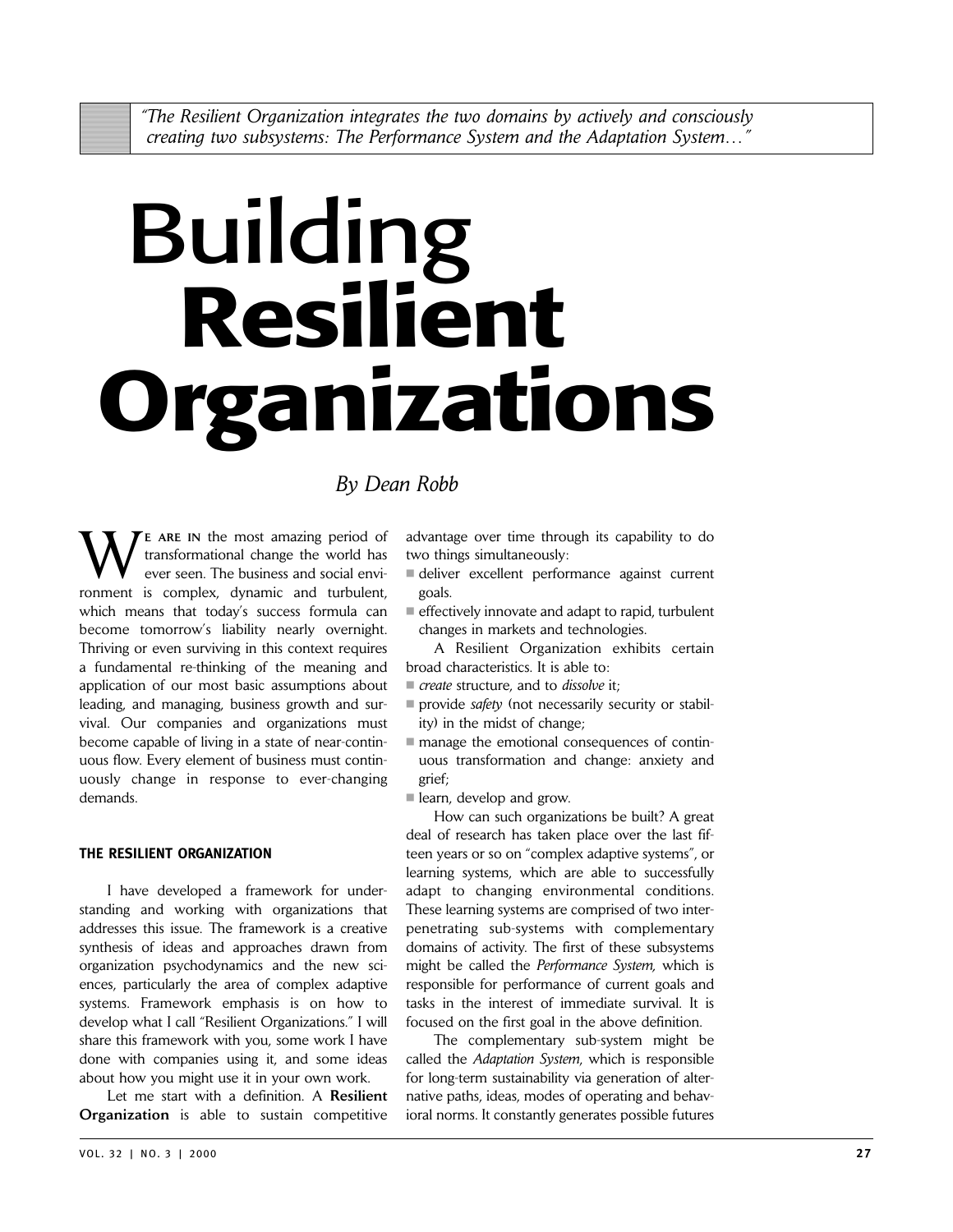for the total system, in service of the second definitional goal. Successful adaptive/learning systems are characterized by robustness in both subsystems, and by strong linkages between them. However, in my work I have found that companies presently tend to be overly adapted toward one direction or the other.

#### **PERFORMANCE-DRIVEN ORGANIZATIONS**

Performance-Driven Organizations are mostly a legacy of the Industrial Revolution and the history of scientific management launched by Frederick Taylor (among others). They tend to be excellent at repetitive tasks, and delivering results

## **AUTHOR**

**DEAN ROBB, MA, MS** spent 16 years in the corporate world in quality management and organizational effectiveness, instructional technology, training, marketing, and business research. For the past seven years he has been an independent consultant and has helped companies in a variety of industries, nationally and internationally, to improve business operations and team performance, build more effective, adaptable organizations, and manage change. Dean's masters degrees are in Human Development and Statistics. He is currently a doctoral candidate at The Fielding Institute.

against current goals. They are generally bureaucratic, and are based on underlying assumptions of task and environmental stability. Their bureaucratic, political structures serve to cope with anxiety and stress primarily by controlling it or suppressing it in the interests of preserving order and the status quo. The price is that they tend to have great difficulty with innovation and change.

# **AN EXAMPLE: A PERFORMANCE-DRIVEN ORGANIZATION**

I did some consulting work with a long-standing telecommunications company that had a set of concerns common to Performance-Driven organizations. Their service installation processes were heavily documented and measured, and deeply embedded in their organizational structures, sys-

tems and culture. Employees performing the work were well trained and generally had been doing their jobs for a long time.

The issue in this project was a lack of process flexibility, with an attendant difficulty in responding to changing customer requirements. Adaptation, innovation and change were difficult propositions indeed in this traditional, bureaucratic company. Getting the changes implemented required a significant change management track built into the project, to build support, work organizational politics, and deal with entrenched resistance at various management levels.

#### **ADAPTATION-DRIVEN ORGANIZATIONS**

The second type is what I call the Adaptation-Driven Organization. Characteristically, this type is a start-up or relatively new, growing company focused around responsiveness, innovation, and change. Their processes and organizational structures are fluid and dynamic. They are extremely responsive, but often have difficulties with inconsistent performance, unstable processes, and creating stable formulas for success. They can flounder on their difficulty in forming the structures necessary to deliver consistent, repeatable, excellent performance.

## **AN EXAMPLE: AN ADAPTATION-DRIVEN ORGANIZATION**

I consulted to a relatively new, fast-growing high tech company that provides integrated messaging services, which provide capability to send and access voice messages, emails and faxes through a single access point via a telephone or computer. The company and its environment were characterized by rapid, dynamic change in product capabilities, enabling technologies, markets, and competitors. This company was strongly Adaptation-Driven.

At the start of the project, new service installation was a complex, dynamic project management exercise requiring the ability to deal with ongoing changes in technologies, customer requirements, and project scope throughout the duration of the project. Process documentation was scant or inadequate, and there was a heavy reliance on a small set of highly experienced project managers, continuous heroics, and a monumental effort at the very end to pull everything together. Relationships among team members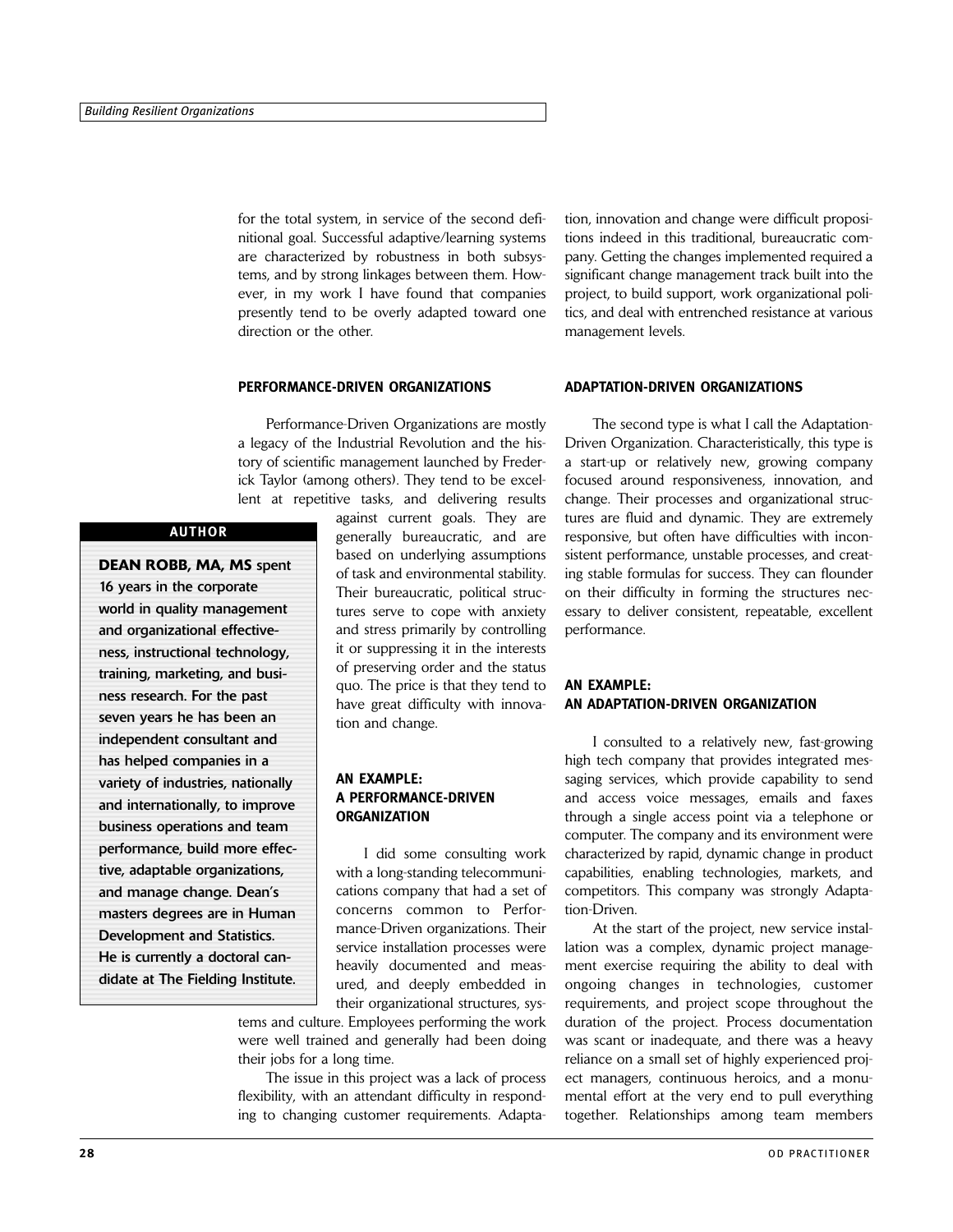could become conflicted, and people were starting to feel burned out. Customers did not feel entirely secure. The project focus was to "rationalize" the process and make it more "turnkey", because the company desired to outsource installation so they could focus more heavily on product innovation.

## **THE RESILIENT ORGANIZATION: THE BUILDING BLOCKS**

The Resilient Organization is a hybrid entity. The Resilient Organization integrates the two domains by actively and consciously creating two subsystems: The Performance System and the Adaptation System, which are linked together through a foundation of:



Each of these foundational elements has two complementary "domains" that correspond to the Performance and Adaptation sides of the Resilience equation. Let's look a bit more deeply into each of these.

#### **ARCHITECTURE**

The Resilient Organization links together two architectures, each of which is focused on one of the two complementary domains of activity. The Performance System is comprised of those company structures focused on current performance, which include:

Effective, efficient business processes, tightly aligned with customer needs

- Clear relationships between individuals, managers, teams and organizations
	- An effective performance management system.

■ Clear boundaries, goals and performance measures for functions, teams and individuals

From the perspective of the Resilient Organization, these elements serve one purpose only: they are a *temporary* means of delivering value to customers, stockholders, employees, and perhaps the surrounding community. They are not permanent aspects of the organization; they must be continually created, modified, dissolved and re-created. How does that happen? That is the function of the Adaptation System Architecture.

The Adaptation System's function is to generate new life for the total organization. It generates new solutions that must be integrated into the Performance System in order to meet emerging challenges. This may require innovations in strategy, products and services, markets, processes, technologies, stakeholder relationships, behaviors, cultural characteristics, leadership and management styles, organizational forms, or anything else that will contribute to the ability of the total organization to meet adaptive challenges. As such, its charge is incredibly diverse, which is why it is difficult to exhaustively characterize its exact forms. Examples of architectures include, but are not limited to, structures such as:

- $\blacksquare$  New business cells
- New product teams
- Process improvement and redesign teams
- Knowledge management architectures
- **Learning organization architectures**
- Strategy retreats

Many large, long-standing companies utilize some or all of these structures in their formal organizational design and activities. However, innovations generated by such processes often fail to become integrated successfully into the Performance Architecture, and the organization continues to function in a rigid, resistant mode, rather than in a resilient, adaptive mode. Why?

These Adaptation Architectures are often grafted onto a foundation that is overwhelmingly Performance-Driven. The complementary set of skills and cultural characteristics that foster the ability to effectively adapt are often not addressed or even perceived. Let's look a bit deeper.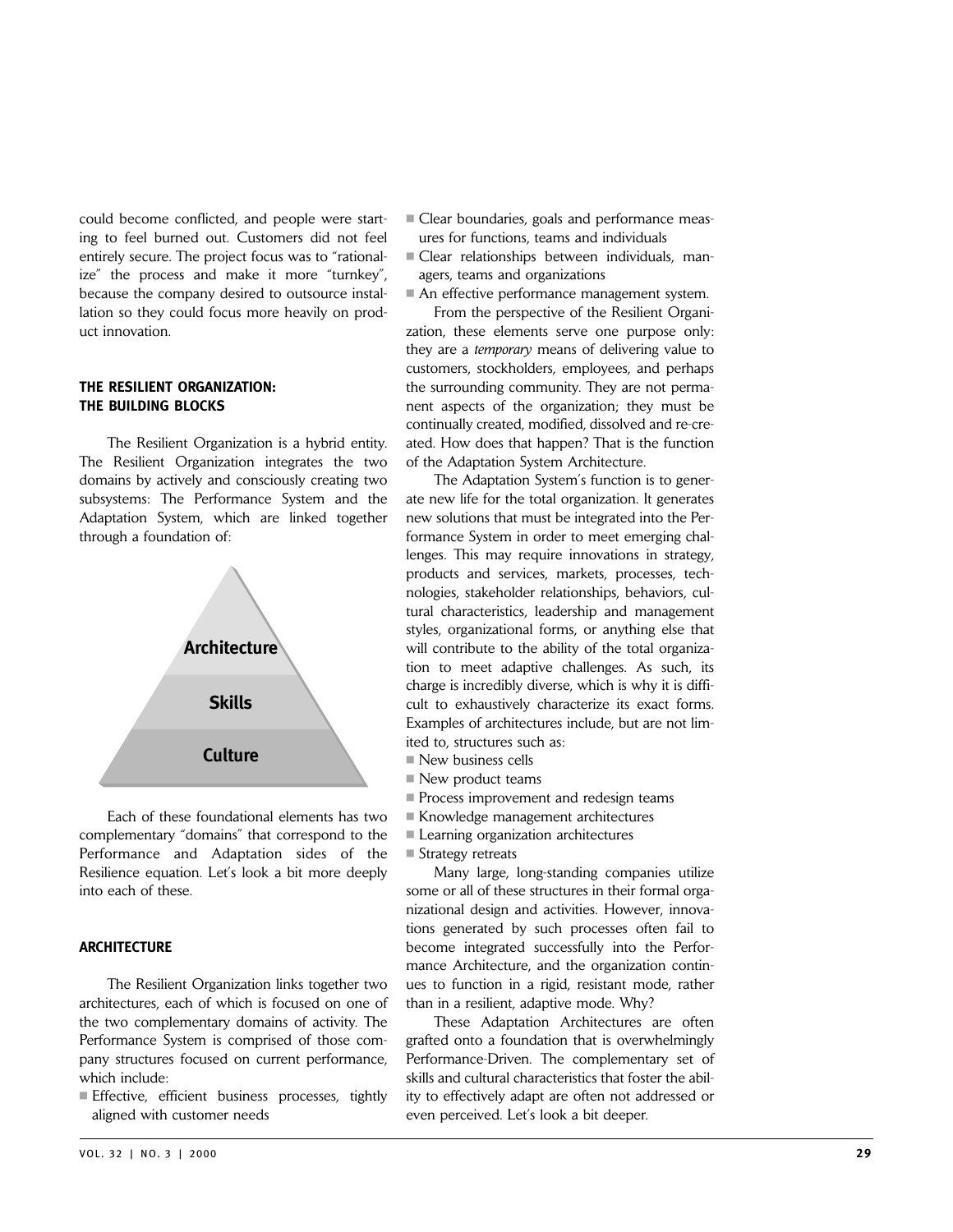#### **SKILLS**

The Resilient Organization actively builds and integrates two complementary sets of fundamental skills that foster excellence in the domains of performance and adaptation. *Table 1* sketches out these two skill sets.

These two skill sets are not only complementary; they are roughly antithetical to each other, which creates a tension or energy that must be managed. Performance-oriented skills are all about maintaining equilibrium, focus and action within the current system, while adaptation skills are all about creating *dis*-equilibrium, exploration of new systems, and creating the safety and support needed for change.

Very few organizations have learned how to

| Table 1                                                                            |                                                                                                                                                           |
|------------------------------------------------------------------------------------|-----------------------------------------------------------------------------------------------------------------------------------------------------------|
| <b>PERFORMANCE SKILLS</b>                                                          | <b>ADAPTATION SKILLS</b>                                                                                                                                  |
| $\blacksquare$ Task performance &<br>operational execution                         | • Visioning                                                                                                                                               |
| · Performance management:<br>focusing behaviors and goals<br>within a narrow range | • Diversity and individuality in<br>generating a wide range of<br>possible viewpoints, goals,<br>perceptions and behaviors                                |
| • Organizational alignment &<br>coordination (internal focus)                      | • Exploration of environmental<br>change and its implications for<br>organizational focus, structure<br>and potential diversification<br>(external focus) |
| • Problem-solving                                                                  | • Creativity, experimentation,<br>learning & inquiry                                                                                                      |
| • Rational, analytical, linear<br>thought                                          | • Emotional competency,<br>intuition, "soul" work                                                                                                         |
| · Convergent thinking: closure<br>and focus                                        | · Divergent thinking: opening up<br>options; resisting early closure;<br>tolerance of ambiguity                                                           |
| • Focus on the concrete<br>& specific                                              | • Focus on the system, its organ-<br>izing principles, structures,<br>values, assumptions                                                                 |
| • Action                                                                           | · Self-reflection, humility<br>(remaining "teachable")                                                                                                    |

integrate these two poles of functioning. All too often, the need to maintain equilibrium, which (in many of today's organizations) is all about protecting current success formulas, and to provide order, and thus safety, overwhelms the other side of the equation. The difficulty with dis-equilibrium and change is that they unavoidably create anxiety and potential loss. The ability to live in a state of ongoing innovation and change requires that the system be able to "dance at the edge of chaos"—a kind of intentional flirtation with dis-equilibrium that allows new life to emerge and take root. This requires the ability to manage anxiety and potential (or actual) loss.

In many of today's traditional organizations, anxiety and loss (or more properly, the *emotions* associated with loss) are not actually managed per se; rather, they are defended against through a performance-driven architecture and culture. A rigid organizational structure and control-oriented mentality are used to protect organizational members from uncomfortable feelings associated with disorientation and loss. Unfortunately, such rigid structures, while providing some sense of order and safety, also tend to kill off spirit, passion, creativity and change.

In a Resilient Organization, uncomfortable feelings are not suppressed, denied or controlled, rather, they are accepted and managed openly. Also, in a Resilient Organization, safety and security cannot come entirely from role, or from rigid organizational structures, because roles and structures must be much more fluid than has been true in the past. This ability requires new kinds of supports, and a very large part of this support is the culture.

#### **CULTURE**

Like the list of skills above, a resilient culture is rooted in a complementary set of characteristics *(see Table 2).*

Generally, performance driven organizations have viewed themselves purely as abstract economic/task "entities", focused exclusively on achievement of economic ends, with concomitant values of efficiency and control of resources. As a result, people have often been viewed inadver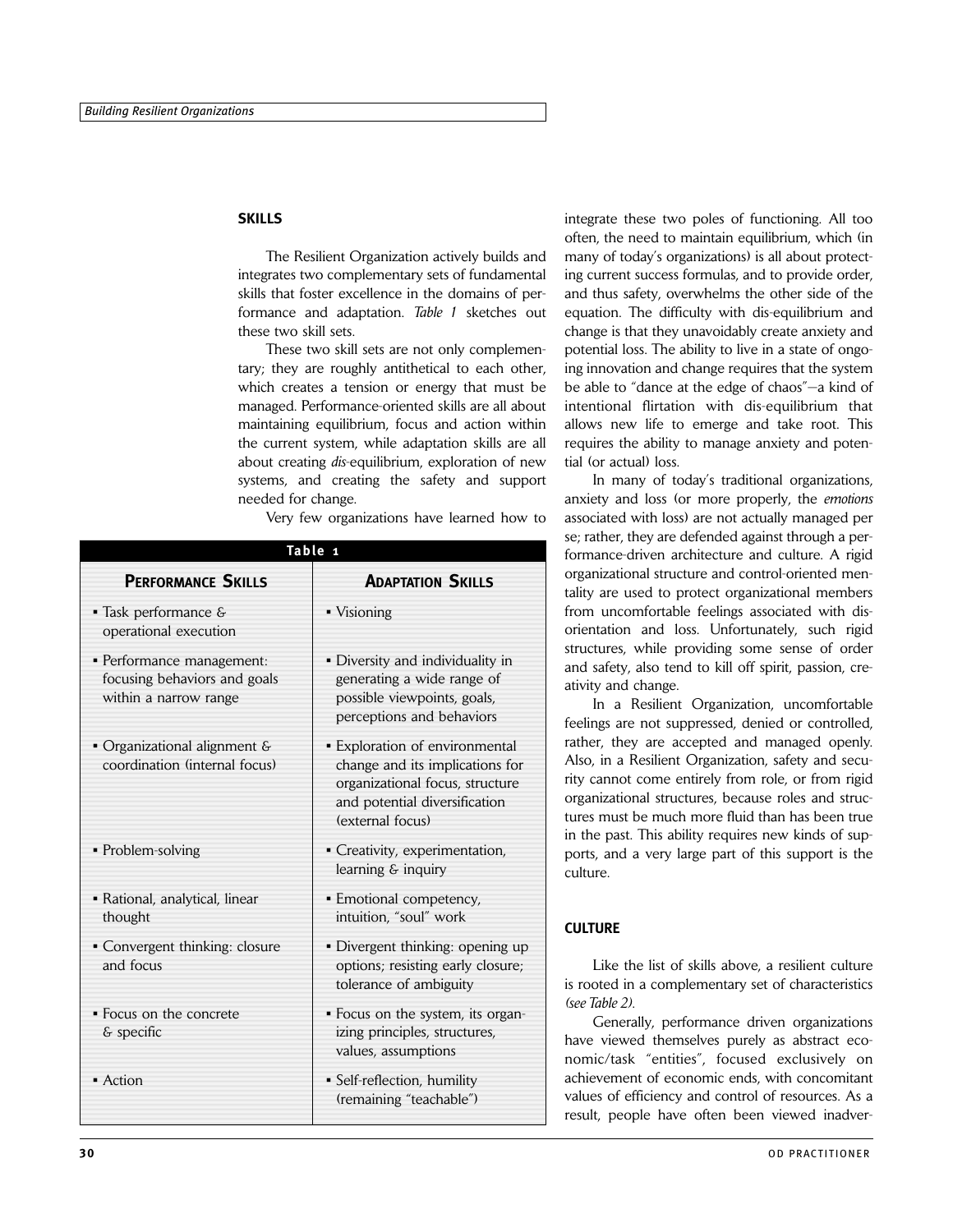tently as "resources" toward an end, and not as valuable in-and-of themselves. This perspective often unconsciously underlies performance management systems, which are all about focusing and aligning resources (i.e., narrowing the range of rewarded behaviors). This approach often creates a compliance and conformity-oriented culture. Compliance and conformity, left unchecked, are death to innovation and change.

A performance-driven culture tends toward perfectionism. Because the emphasis is on sustaining a narrow range of behaviors that are associated with current success, departures from these behaviors are viewed as errors or deficiencies to be corrected, rather than as experiments or opportunities for learning or innovation. It is well known, for instance that in the field of music, new innovations often begin with "mistakes" — things that were not aligned with existing modes of musical syntax and expression. Perfectionism left unchecked is also death to innovation and change.

Resilient Organizations, on the other hand, see themselves as *living communities with an economic/task responsibility,* a subtle but profound shift in emphasis. The focus is on sustaining the community, rather than any particular organizational arrangement. This helps to foster the ability to let go of outmoded structures, perspectives, strategies or behavioral styles. The creation of profound safety, room for genuine expression of differences and of emotion, and room for experimentation and learning ("mistakes"), help create a safe container for managing the difficult emotions associated with change and moving out of our comfort zones into the unknown worlds evoked by disequilibrium.

#### **USING THE FRAMEWORK**

In the case of the Performance-Driven telecommunications company, the consulting work was split into two separate projects: The first one focused on identifying and implementing the changes needed to reach the short-term project goals. As mentioned, this required a significant change management effort focused on building support and overcoming inbred resistance factors. Such change management efforts, while necessary

to the success of a particular change effort, do not generally deal with the underlying fabric of a performance-driven culture, nor do they build fundamental competencies for dealing with change and innovation on an ongoing basis. In short, they do not help in building a resilient company or organization.

So, the second project focused on using the framework described above (architecture, skill and cultural factors) to do an organizational assessment and develop interventions to address gaps uncovered in that assessment. Due to limitations of space, I will cover only the highlights of that project. Based

| Table 2                                                                                                         |                                                                               |  |
|-----------------------------------------------------------------------------------------------------------------|-------------------------------------------------------------------------------|--|
| <b>PERFORMANCE CULTURE</b>                                                                                      | <b>ADAPTATION CULTURE</b>                                                     |  |
| • Production-oriented                                                                                           | • Innovation-oriented                                                         |  |
| • Perfection: "get it right the<br>first time"                                                                  | • Experimentation & learning                                                  |  |
| • Error detection & correction                                                                                  | • Appreciating, wondering,<br>speculating, creating, trying                   |  |
| • Evaluative                                                                                                    | • Accepting; non-judgmental                                                   |  |
| · Tends toward unsafe,<br>unemotional, protective<br>concealment                                                | • Safe: to speak up, to be<br>authentic, to express emotions<br>appropriately |  |
| • Task orientation                                                                                              | • Relationships, meaning & play<br>orientation                                |  |
| • Alignment of people (can also<br>manifest in a conformist<br>culture)                                         | • Diversity & individuality<br>(multiple perspectives to<br>widen options)    |  |
| • Tends toward exclusivity (high<br>& low performers, strongly<br>differentiated "in-group" and<br>"out-group") | • Inclusive                                                                   |  |
| • Conformance to standards                                                                                      | • Questioning standards                                                       |  |
| • Planning & control: plan<br>your work & work your plan                                                        | • Emergence: letting things<br>unfold & develop                               |  |
| • Compliance-oriented                                                                                           | • Commitment-oriented                                                         |  |
| • Tendency toward dependency<br>(parent-child) relationships                                                    | • Adult, responsible relationships:<br>mutual autonomy & inter-<br>dependence |  |